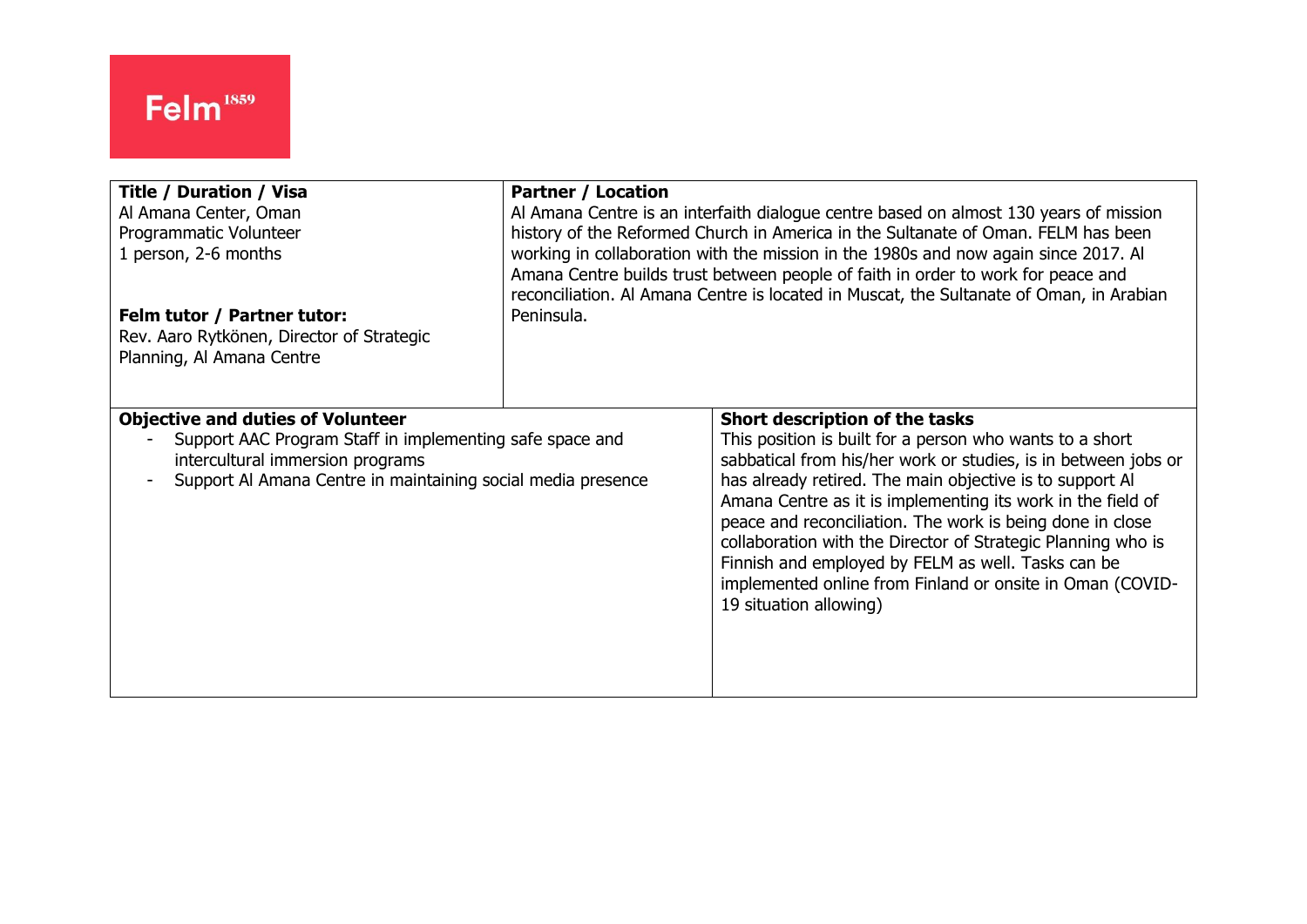# Felm<sup>1859</sup>

#### $\overline{\phantom{a}}$ **Competence / Qualifications / Language requirements:**

- Working history in leadership position (either in the work life in a congregation, company or organization, as a voluntary with an organization)
- Understanding of organizational development
- Ready and open to meet people of different cultures and religions
- Quick to learn new things
- Committed to Al Amana Centre values
- Fluent in English language. No other languages required, but Finnish and Arabic would be an asset.

### **Benefits and commitments:** (please do not change or remove the text)

#### **Felm country office**

- **•** Providing the tasks, materials and instructions for the Volunteer before volunteer period
- **EXPEDENT INTER 10 FERM** will cover in-country expenses related to the volunteer task, such as work-related travel, sim-card and computer if necessary at work, etc.
- Advising the applicant with visa-procedures and providing Volunteer with visa invitation letter, and cover the costs if Volunteer needs extension of visa
- Providing a personal tutor and a draft program for the Volunteer period (incl. tutor discussions, starters session, mid-term discussion and evaluation session)
- Accommodation (furnished apartment or bedroom with shared kitchen and toilet)
- Introducing the Volunteer to Felm's partners work in the project areas

### **Felm Helsinki office**

- Recruiting a suitable Felm Volunteer
- Providing the tasks, materials and instructions for the Volunteer
- Orientation session
- **Feedback session**
- **■** Travel insurance
- Criminal records extract for volunteering if tasks include working with children
- **•** Small reimbursement of expenses

#### **Felm Volunteer**